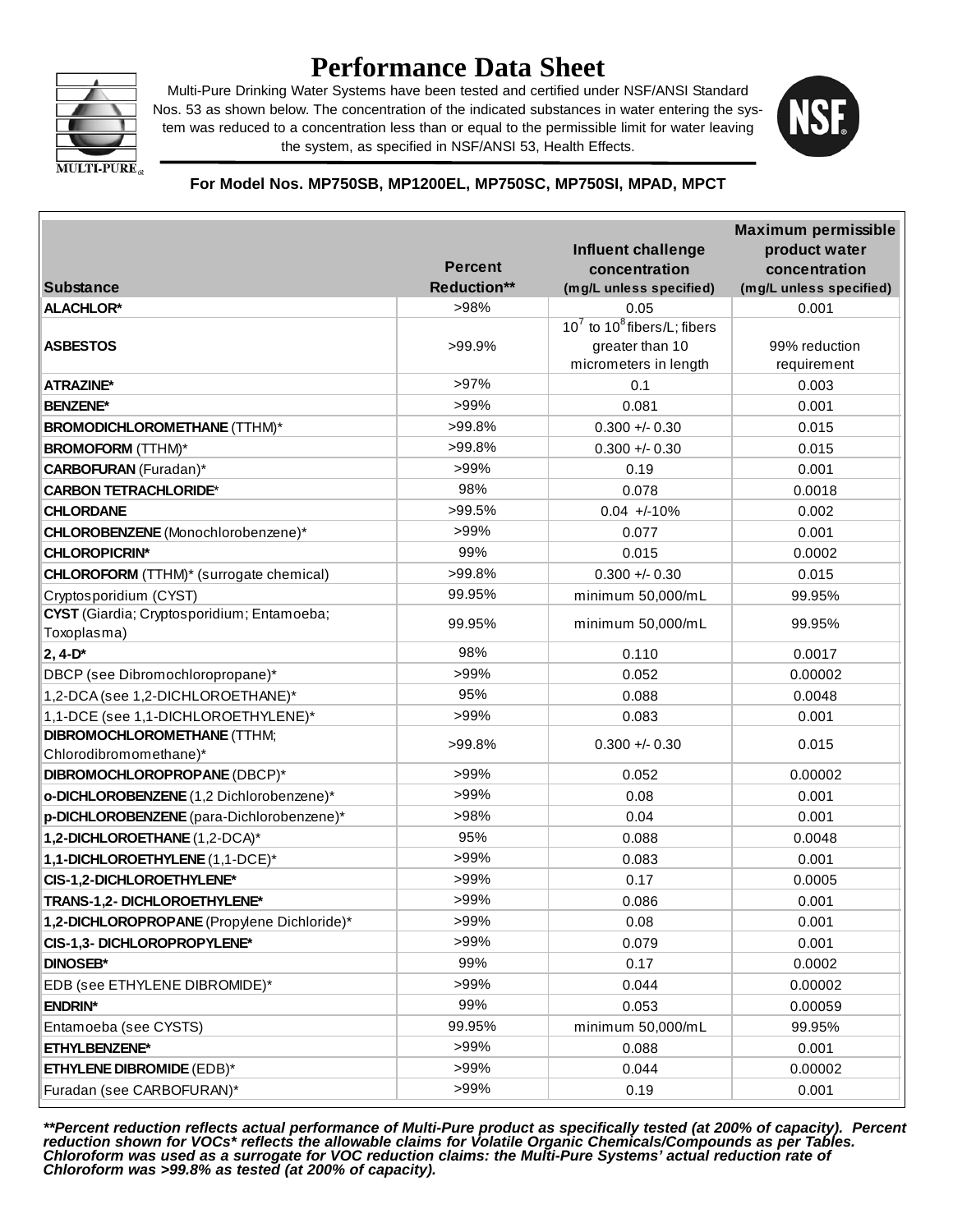|                                                  |                    |                         | <b>Maximum permissible</b> |
|--------------------------------------------------|--------------------|-------------------------|----------------------------|
|                                                  |                    | Influent challenge      | product water              |
|                                                  | <b>Percent</b>     | concentration           | concentration              |
| <b>Substance</b>                                 | <b>Reduction**</b> | (mg/L unless specified) | (mg/L unless specified)    |
| Giardia Lamblia (see CYST)                       | >99.95%            | minimum 50,000/mL       | 99.95%                     |
| <b>HALOACETONITRILES (HAN)*</b>                  |                    |                         |                            |
| <b>BROMOCHLOROACETONITRILE</b>                   | 98%                | 0.022                   | 0.0005                     |
| <b>DIBROMOACETONITRILE</b>                       | 98%                | 0.024                   | 0.0006                     |
| <b>DICHLOROACETONITRILE</b>                      | 98%                | 0.0096                  | 0.0002                     |
| <b>TRICHLOROACETONITRILE</b>                     | 98%                | 0.015                   | 0.0003                     |
| <b>HALOKETONES (HK):*</b>                        |                    |                         |                            |
| 1,1-DICHLORO-2-PROPANONE                         | 99%                | 0.0072                  | 0.0001                     |
| 1,1,1-TRICHLORO-2-PROPANONE                      | 96%                | 0.0082                  | 0.0003                     |
| <b>HEPTACHLOR*</b>                               | >99%               | 0.25                    | 0.00001                    |
| <b>HEPTACHLOR EPOXIDE*</b>                       | 98%                | 0.0107                  | 0.0002                     |
| HEXACHLOROBUTADIENE (Perchlorobutadiene)*        | >98%               | 0.044                   | 0.001                      |
| HEXACHLOROCYCLOPENTADIENE*                       | $>99\%$            | 0.060                   | 0.000002                   |
| $LEAD$ (pH 6.5)                                  | $>99.3\%$          | $0.15 +/- 10%$          | 0.010                      |
| <b>LEAD</b> ( $pH 8.5$ )                         | $>99.3\%$          | $0.15 +/- 10%$          | 0.010                      |
| LINDANE*                                         | >99%               | 0.055                   | 0.00001                    |
| <b>MERCURY</b> ( $pH$ 6.5)                       | >99%               | $0.006 +/- 10%$         | 0.002                      |
| <b>MERCURY</b> ( $pH 8.5$ )                      | >99%               | $0.006 + 10%$           | 0.002                      |
| <b>METHOXYCHLOR*</b>                             | >99%               | 0.050                   | 0.0001                     |
| Methylbenzene (see TOLUENE)*                     | >99%               | 0.078                   | 0.001                      |
| Monochlorobenzene (see CHLOROBENZENE)*           | >99%               | 0.077                   | 0.001                      |
| MTBE (methyl tert-butyl ether)                   | >96.6%             | $0.015 + - 20%$         | 0.005                      |
| POLYCHLORINATED BIPHENYLS (PCBs, Aroclor 1260)   | >99.9%             | $0.01 +/- 10%$          | 0.0005                     |
| PCE (see TETRACHLOROETHYLENE)*                   | >99%               | 0.081                   | 0.001                      |
| PENTACHLOROPHENOL*                               | >99%               | 0.096                   | 0.001                      |
| Perchlorobutadiene (see HEXACHLOROBUTADIENE)*    | >98%               | 0.044                   | 0.001                      |
| Propylene Dichloride (see 1,2 -DICHLOROPROPANE)* | >99%               | 0.080                   | 0.001                      |
| SIMAZINE*                                        | $>97\%$            | 0.120                   | 0.004                      |
| Silvex (see 2,4,5-TP)*                           | 99%                | 0.270                   | 0.0016                     |
| <b>STYRENE</b> (Vinylbenzene)*                   | >99%               | 0.15                    | 0.0005                     |
| 1,1,1-TCA (see 1,1,1 - TRICHLOROETHANE)*         | 95%                | 0.084                   | 0.0046                     |
| TCE (see TRICHLOROETHYLENE)*                     | >99%               | 0.180                   | 0.0010                     |
| 1,1,2,2- TETRACHLOROETHANE*                      | >99%               | 0.081                   | 0.001                      |
| TETRACHLOROETHYLENE*                             | >99%               | 0.081                   | 0.001                      |
| TOLUENE (Methylbenzene)*                         | >99%               | 0.078                   | 0.001                      |
| <b>TOXAPHENE</b>                                 | >92.9%             | $0.015 +/- 10%$         | 0.003                      |
| Toxoplasma (see CYSTS)                           | 99.95%             | minimum 50,000/mL       | 99.95%                     |
| $2,4,5$ -TP (Silvex)*                            | 99%                | 0.270                   | 0.0016                     |
| <b>TRIBROMOACETIC ACID*</b>                      |                    | 0.042                   | 0.001                      |
| 1,2,4 TRICHLOROBENZENE (Unsymtrichlorobenzene)*  | >99%               | 0.160                   | 0.0005                     |
| 1,1,1-TRICHLOROETHANE (1,1,1-TCA)*               | 95%                | 0.084                   | 0.0046                     |
| 1,1,2-TRICHLOROETHANE*                           | >99%               | 0.150                   | 0.0005                     |
| TRICHLOROETHYLENE (TCE)*                         | >99%               | 0.180                   | 0.0010                     |
| TRIHALOMETHANES (TTHM) (Chloroform; Bromoform;   |                    |                         |                            |
| Bromodichloromethane; Dibromochloromethane)      | >99.8%             | $0.300 +/- 0.30$        | 0.015                      |
| <b>TURBIDITY</b>                                 | >99%               | 11 +/- 1 NTU            | 0.5 NTU                    |
| TRICHLOROBENZENE)*                               | >99%               | 0.160                   | 0.0005                     |
| Vinylbenzene (see STYRENE)*                      | >99%               | 0.150                   | 0.0005                     |
| <b>XYLENES (TOTAL)*</b>                          | >99%               | 0.070                   | 0.001                      |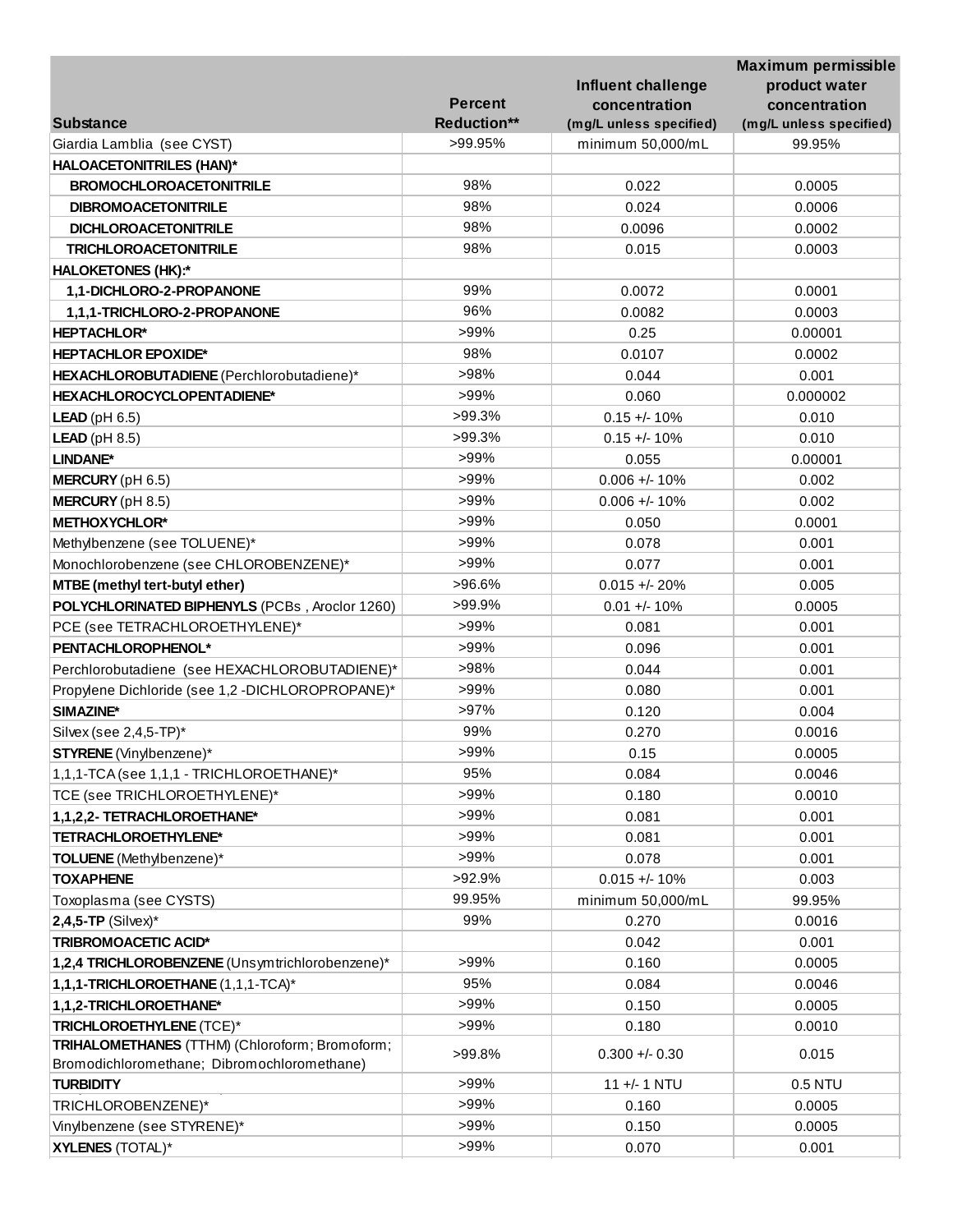## **NSF/ANSI 42 - Aesthetic Effects**

The System has been tested according to NSF/ANSI Standard 42 for the reduction of the following substances. The concentration of the indicated substances in water entering the system was reduced to a concentration less than or equal to the permissible limit for water leaving the system.

| <b>Substance</b>                                                                       | <b>Percent</b><br><b>Reduction**</b> | Influent challenge<br>concentration<br>(mg/L unless specified) | <b>Maximum permissible</b><br>product water<br>concentration<br>(mg/L unless specified) |
|----------------------------------------------------------------------------------------|--------------------------------------|----------------------------------------------------------------|-----------------------------------------------------------------------------------------|
| <b>CHLORAMINE as Aesthetic Effect (As</b><br>Monochloramine)                           | >97%                                 | 3.0 mg/L +/- 10%                                               | $0.5$ mg/L                                                                              |
| <b>CHLORINE as Aesthetic Effect</b>                                                    | 99%                                  | 2.0 Mg/L +/- 10%                                               | $>$ or = 50%                                                                            |
| <b>PARTICULATE, (Nominal Particulate Reduction, Class</b><br>I, Particles 0.5 TO <1 UM | Class $1 > 99\%$                     | At Least 10,000 particles/mL                                   | $>$ or = 85%                                                                            |

Note: This addresses the U.S. Environmental Protection Agency (EPA) Primary and Secondary Drinking Water Regulations in effect at its time of publication, they relate to Multi-Pure's performance in conformance to the industry performance criteria. These regulations are continually being updated at the Federal level. Accordingly, this list of MCLs will be reviewed and amended when appropriate. Please see sales brochure for list of product certifications.

#### **NOTES:**

- 1. Multi-Pure Drinking Water Systems have been certified, as indicated, by NSF International for compliance to NSF/ANSI Standard Nos. 42 & 53.
- 2. The Multi-Pure Drinking Water Systems have been certified by the State of California Department of Health Services for the reduction of specific contaminants listed herein.
- 3. Chloroform was used as a surrogate for claims of reduction of VOCs. Multi-Pure Systems tested at >99.8% actual reduction of Chloroform. Percent reduction shown herein reflects the allowable claims for VOCs as per tables in the Standard.
- 4. **Do not use with water that is microbiologically unsafe or of unknown quality without adequate disinfection before or after the system. Systems certified for cyst reduction may be used on disinfected water that may contain filterable cysts.**
- 5. Filter life will vary in proportion to the amount of water used and the level of impurities in the water being processed. For optimum performance, it is essential that the filter be replaced on a regularly scheduled basis as follows: (a) annually; (b) when the unit's rated capacity has been reached; (c) the flow rate diminishes; (d) the filter becomes saturated with bad tastes and odors.
- 6. Model No. MP1200EL includes a capacity monitor that automatically flashes a yellow light when it is time to replace your filter.
- 7. Multi-Pure Drinking Water System Housings are warranted for Lifetime (\*provided that the filter be replaced at least once a year). All exterior hoses and attachments to the System are warranted for one year. Please see the Owner's Manual for complete product guarantee and warranty information.
- 8. Please see the Owner's Manual for installation instructions and operating procedures.
- 9. In compliance with New York law, it is recommended that before purchasing a water treatment system, NY residents have their water supply tested to determine their actual water treatment needs. Please compare the capabilities of the Multi-Pure unit with your actual water treatment needs.
- 10. Check for compliance with state and local laws and regulations.
- 11. While testing was performed under standard laboratory conditions, actual performance may vary.
- 12. The list of substances which the treatment device reduces does not necessarily mean that these substances are present in your tap water.





MP750SB or MP1200EL MPCT MPCT MP750SC MPAD





|                                                 | MP750xx/MPCT                                               | <b>MP1200EL</b>                                            | <b>MPAD</b>                                                |
|-------------------------------------------------|------------------------------------------------------------|------------------------------------------------------------|------------------------------------------------------------|
| Approximate Service Capacity (6)                | 750 gallons                                                | 1200 gallons                                               | 750 gallons                                                |
| Replacement Filter Type Model No./ Approx. Cost | CB6/\$60                                                   | CB6/\$60                                                   | <b>CBAD/\$60</b>                                           |
| Approximate Flow Rate @ 60 psi                  | $0.75$ gpm                                                 | $0.75$ gpm                                                 | $0.75$ gpm                                                 |
| Maximum Water Pressure                          | 100 psi/7.0 kg/cm2                                         | 100 psi/7.0 kg/cm2                                         | 100 psi/7.0 kg/cm2                                         |
| Minimum Water Pressure                          | 30 psi/2.1 kg/cm2                                          | 30 psi/2.1 kg/cm2                                          | 30 psi/2.1 kg/cm2                                          |
| Maximum Operating Temperature                   | $100^{\circ}$ F/38 $^{\circ}$ C<br>for cold water use only | $100^{\circ}$ F/38 $^{\circ}$ C<br>for cold water use only | $100^{\circ}$ F/38 $^{\circ}$ C<br>for cold water use only |
| Minimum Operating Temperature                   | $32^{\circ}F/0^{\circ}C$<br>for cold water use only        | $32^{\circ}F/0^{\circ}C$<br>for cold water use only        | $32^{\circ}F/0^{\circ}C$<br>for cold water use only        |
| Warranty on Housing                             | Lifetime*                                                  | Lifetime*                                                  | Lifetime*                                                  |
| Warranty on Exterior Hoses and Attachments      | 1 year                                                     | 1 year                                                     | 1 year                                                     |